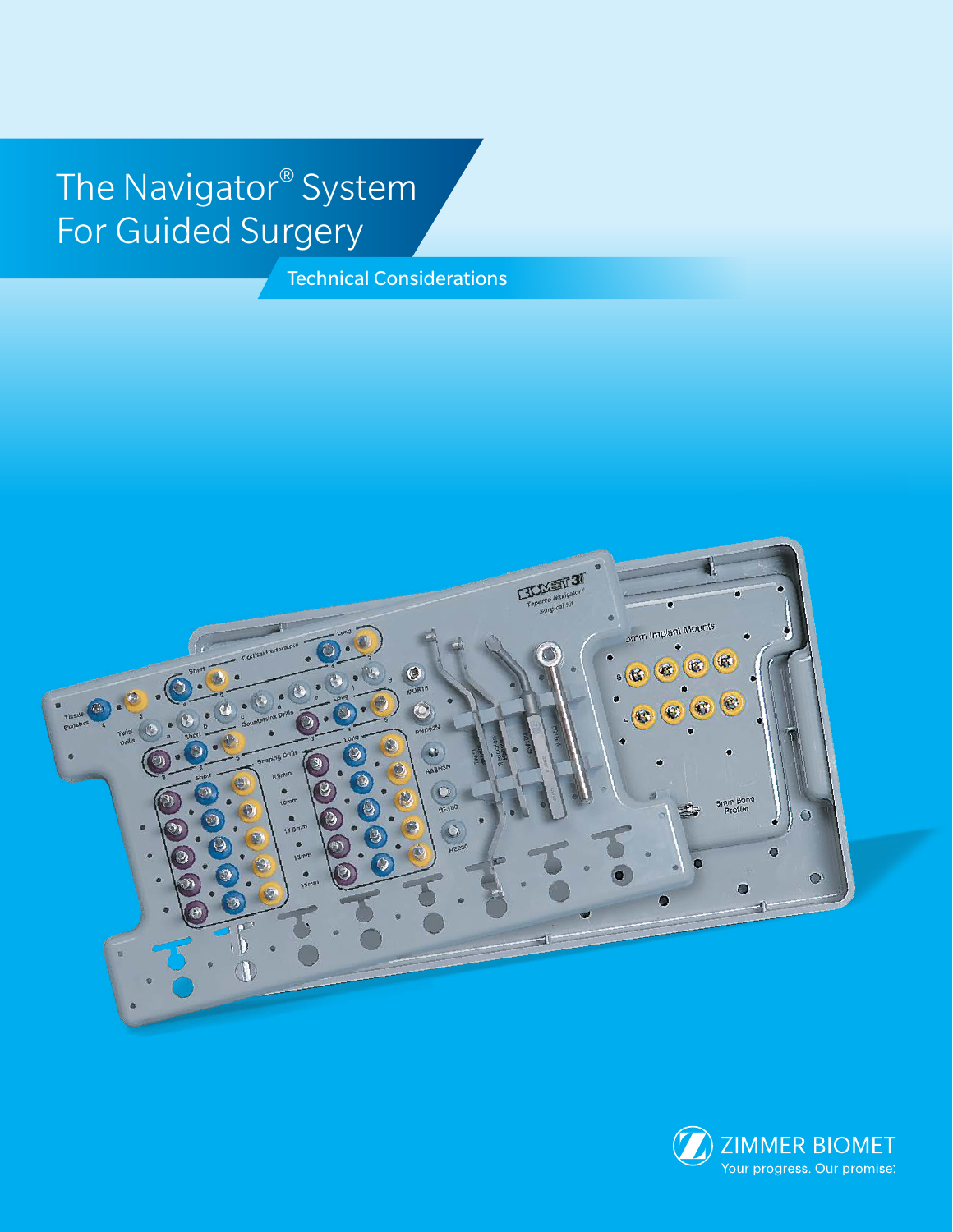## Guided Implant Treatment

#### Planning

It is important for users to become familiar with the capabilities and limitations of guided surgery systems. Each type of technology works within certain parameters. Clinicians must ensure that the treatment plan is created in such a way that it will be clinically executable on the day of surgery. As a result, the following should be considered along with the Parallel Walled Navigator System Manual when treatment planning and performing dental implant cases.

The use of a scanning appliance is required in fully edentulous cases and recommended in all multiple-unit cases [Fig. 1].



- •The scanning appliance and scanning protocol will be dependent upon the planning software utilized.
- Both single scan (barium-sulfate scanning appliance) and dual scan (gutta percha marked scanning appliance) protocols are possible with the Navigator System.
- Create a bite registration from radiolucent material to confirm proper positioning of the scanning appliance during CT scanning.

Confirm that the CT scanning appliance fits in the mouth and is seated completely before the scan is performed. Failure to confirm a stable fit of the scanning appliance may result in a poorly fitting Surgical Guide, which will affect the outcome of the procedure.

TIP: Download the most recent version of planning software including implant libraries. The treatment plan must include dental implants that are compatible with the Parallel Walled Navigator System [Fig. 2].

Currently, the Parallel Walled Navigator System is compatible with the following Zimmer Biomet Implants:

- Certain® Internal Connection 3.25, 4.0 and 5.0 mm Parallel Walled Implants
- Prevail® 3/4/3, 4/5/4 Implants and Osseotite XP® 4/5 Implants
- Straight Collar Prevail 4/3 and 5/4 Implants

Currently, the following implants are NOT compatible with the Parallel Walled Navigator System:

- Tapered Implants
- 6.0 mm implants or implants that have a 6.0 mm diameter collar (Prevail 5/6/5)
- 7.0, 18.0 and 20.0 mm length implants
- External hex connection implants
- Certain Internal Connection 5.0 mm Parallel Walled and Straight Collar Prevail 5/4 Implants in 15.0 mm lengths

Presently, Parallel Walled Navigator Instrumentation does not support subcrestal placement of 3.25 mm diameter implants.



Zimmer Biomet Dental Implant Selection Screen in SimPlant® Software; courtesy of Materialise Dental.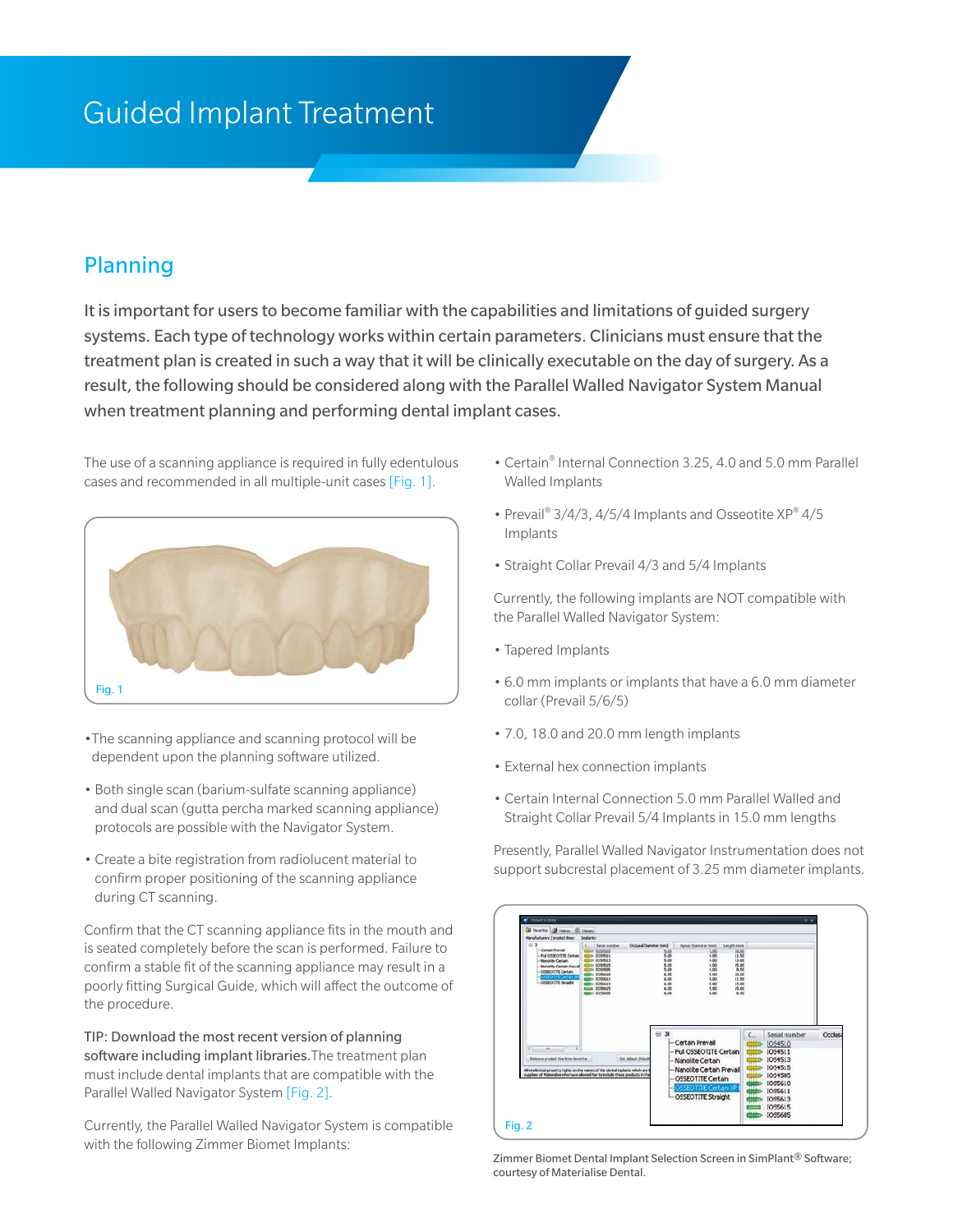Surgical Guide fixation is required for tissue-supported cases and recommended for tooth- and bone-supported cases to minimize Surgical Guide movement during surgery.

- 2.0 mm bone screws assist with the stabilization of the Surgical Guide. Points of fixation can be planned into a Surgical Guide during treatment planning within the software.
- Use of a bite registration in occlusion is required for tissuesupported cases to ensure proper positioning of the Surgical Guide during bone screw fixation.

#### TIP: Fixation points planned into the vestibular aspect of the Surgical Guide allow for insertion of fixation screws while the patient occludes into the bite registration.

Consider interarch space when planning in the posterior. All systems that utilize Surgical Guides will require long drills to accommodate the additional vertical length required to pass through the Surgical Guide and soft tissue. The length of the drill specified is a factor of the implant length selected by the clinician, with the position of the Master Tube determined by the Surgical Guide manufacturer [Fig. 3]. Please select appropriate implant lengths when treatment planning.



The Surgical Guide manufacturer determines the distance that the Master Tube is positioned above the implant platform. The distance between the top of the Master Tube and the implant platform is variable at the following lengths: 7.5, 9.0, 10.5 and 12.0 mm.

With the Parallel Walled Navigator System, implants are guided into position through the Surgical Guide with Implant Mounts. Guided placement of the implants to the intended depths may not be possible if implants are planned too deep. A maximum depth of 12.0 mm through the Surgical Guide to the seating surface of the implant is possible. Please keep this in mind during case planning.

TIP: Orthodontic wire may provide additional Surgical Guide stabilization for tooth-supported cases.When working in tight interdental spaces, provide sufficient space for the Master Tube to fit between existing dentition or closely

planned implants. For a single-unit case, a clinician will need spacing of at least 7.5 mm for a 4.0 mm Master Tube (5.5 mm for the tube itself with 1.0 mm of space on either side) and 8.5 mm for a 5.0 mm Master Tube (6.5 mm for the tube itself with 1.0 mm of space on either side) [Fig. 4].



For multiple-unit cases, you must consider mesial distal interimplant spacing. Measuring from the center of a planned implant to the center of an adjacent implant, 7.1 mm is needed between 4.0 mm implants, with 8.0 mm needed between 5.0 mm implants [Fig. 5].



The 4.0 mm Master Tube is used for implants with collar diameters of 3.4 and 4.1 mm. The 5.0 mm Master Tube is used for implants with a collar diameter of 5.0 mm.

When planning to immediately provisionalize Navigator Cases, consider the following factors that may help to indicate primary implant stability:

- Bone density readings (in Hounsfield Units) from a CT scan.
- Potential implant length and position relative to the restoration.
- The use of screw-retention in combination with a full arch cement-retained restoration. The screw-retained sites should be planned at locations with the highest anticipated initial stability.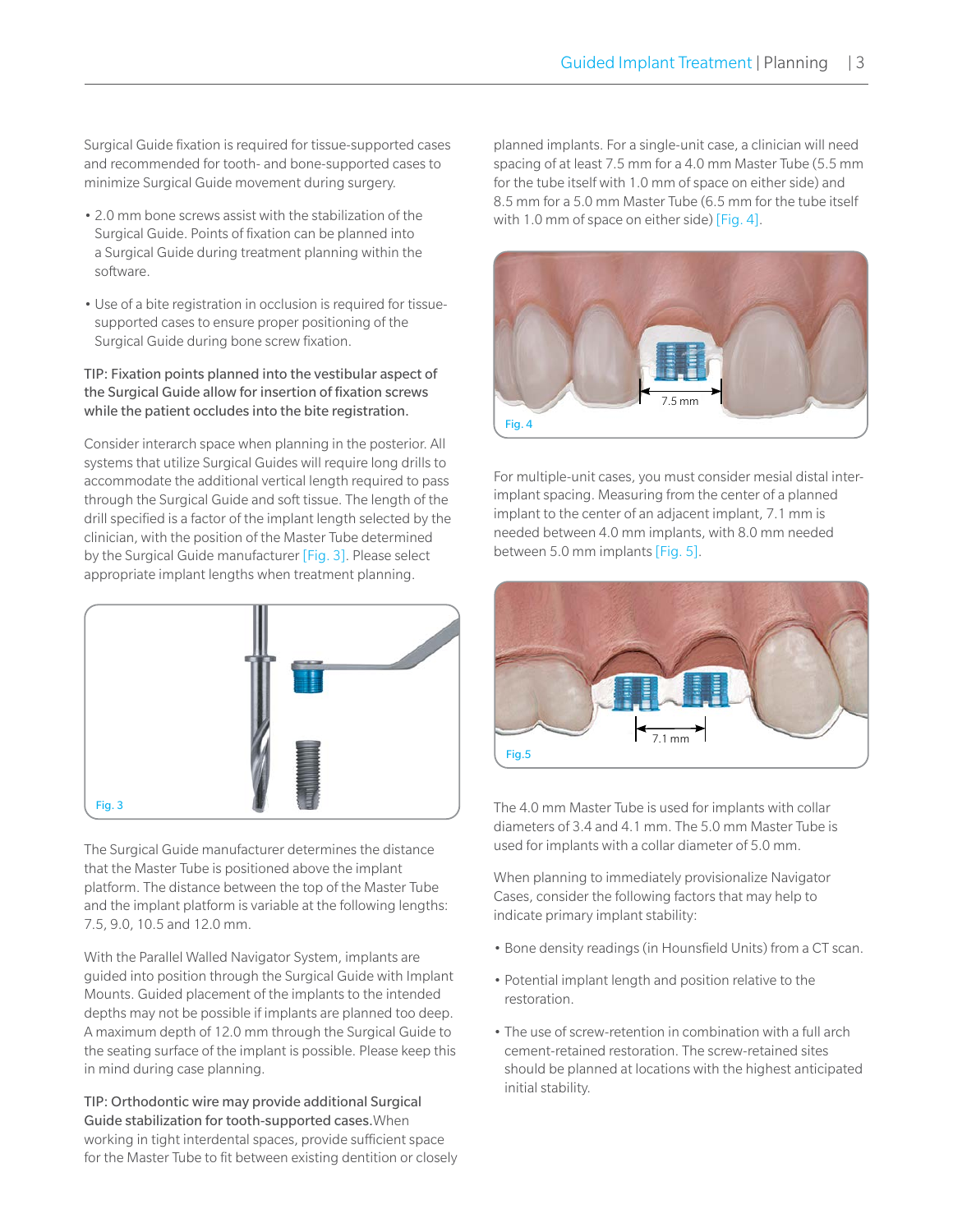### Preparation

Inspect the Surgical Guide for imperfections and reinforce potential weak areas of the Surgical Guide with acrylic.

Prior to surgery, try-in a Drill Positioning Handle in each Master Tube to determine if the Surgical Guide needs adjustments to allow the Drill Positioning Handles to fully seat once the Surgical Guide is positioned intraorally. Inspect the Master Tubes to ensure that no fabrication material remains from the Surgical Guide manufacturer.

Score the Master Tube notch position on the Surgical Guide to record the hex-orientation landmarks [Fig. 6].

To verify hex orientation at the time of implant placement, a periodontal probe or curette will confirm alignment of the Implant Mount and Master Tube by engaging the aligned slots.



Preparation of a master cast may be advised to confirm the planned position and restorative considerations of the implants prior to surgery.

Review the CT scan data for bone density to anticipate areas of poor quality bone and areas where implant stability may be compromised. During use, drilling and placing the implants through the Master Tubes in the Surgical Guide provide little tactile confirmation of bone density.

A limited number of cases will require the use of a Twist Drill(s) in a length(s) that is not included within the Parallel Walled Navigator Surgical Kit. These drill lengths are specified as Y and Z drills [Fig. 7]. If your treatment plan requires one of these drills, your case will be put on hold and the Surgical Guide manufacturer will contact you. You may modify the case plan by changing the length of the implant selected or repositioning the implant to fit within the parameters of the drills included in the Navigator Surgical Kit (drills A-E).

When changing implant length, a size longer or a size shorter implant will be compatible with the system.

the required Y or Z Drills by contacting your local sales representative or Zimmer Biomet Dental Customer Service at 1-800-342-5454 or outside the U.S. at 1-561-776-6700.



The Parallel Walled Navigator Surgical Plan, which specifies the use of (Z) length Twist Drills.

If the Surgical Guide manufacturer receives a plan that is not compatible with the parameters of the Parallel Walled Navigator System, the Surgical Guide manufacturer will place the case on hold and contact the customer. As a result, the customer may be required to modify and re-submit the treatment plan to the Surgical Guide manufacturer. Please note that if the Surgical Guide manufacturer places the case on hold, there may be a delay in the original shipment schedule.

If changing the case plan is not possible, an alternative Surgical Guide may be created for where the Master Tube (guide) for that specific site is excluded from the Surgical Guide.

If modifying the case is not preferable, you may purchase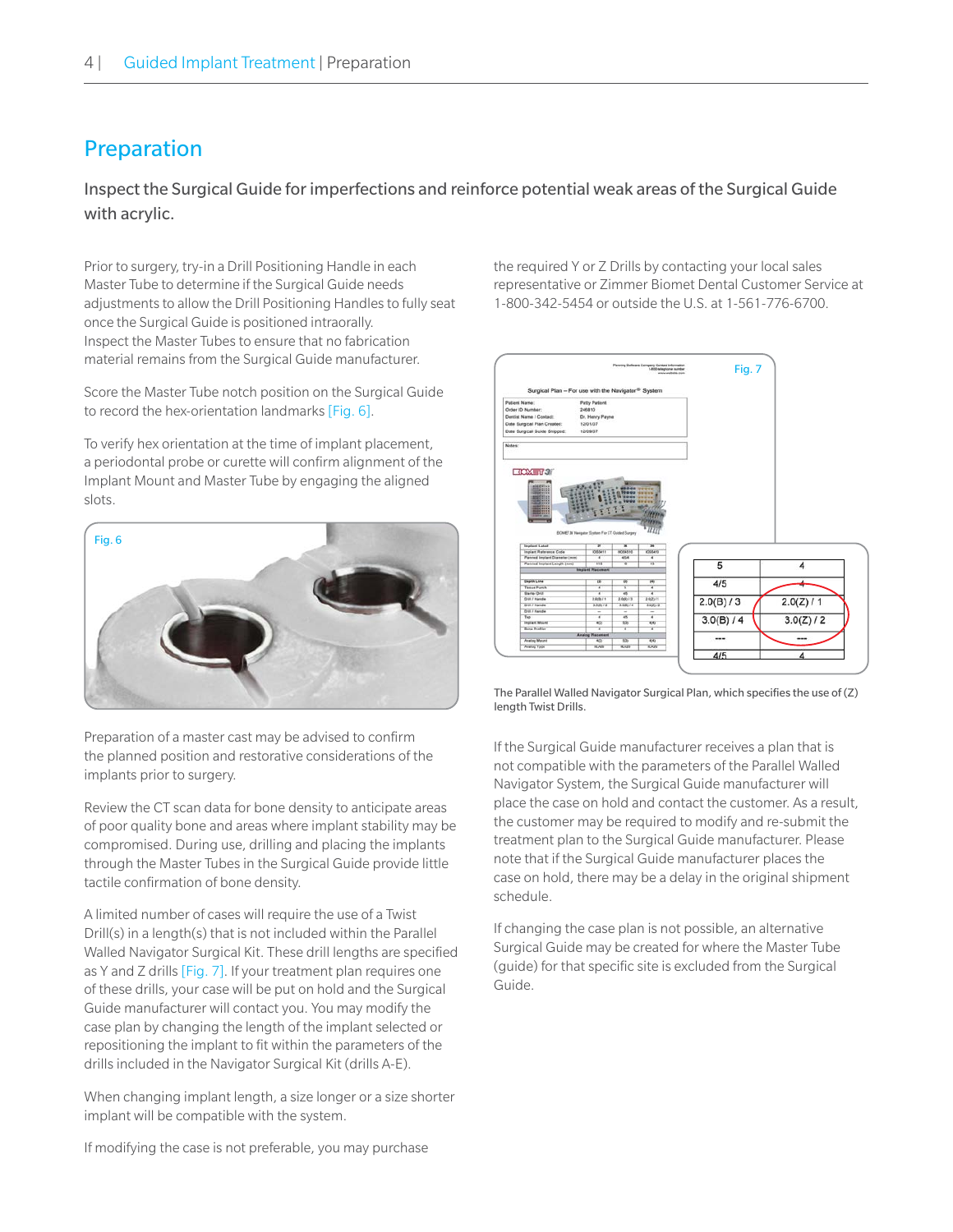#### Clinical Use

For flapless cases, use a Tissue Punch prior to fixation of the Surgical Guide. Remove the Surgical Guide and the tissue plugs. Then replace and fixate the Surgical Guide. The Tissue Punch should not be used at speeds greater than 300–500 rpm.

 The Tissue Punch and Starter Drill should not be used beyond the prescribed depth line, as this may reduce the cutting efficiency of the instrument or compromise the osteotomy. All instrumentation should be advanced as far as possible through the Master Tube(s) or the Drill Positioning Handle Guide Tube and into the osteotomy prior to activation. This will limit the possibility of damaging either the instruments or the tube(s).

Use copious irrigation on instruments prior to and during use to provide lubrication and cooling when passing through the Master Tube(s) and/or Drill Positioning Handle. Pre-drilling access holes below and/or adjacent to the Master Tube(s) may be considered to promote site irrigation.

TIP: "Pumping" the Twist Drills in conjunction with irrigation, aides in the removal of debris from the Master Tube, while increasing irrigation access into the osteotomy.

Avoid lateral pressure on drills and other instruments, as this may cause damage to the Guidance Tube(s) and instrumentation.

If the clinical scenario permits, insert the Twist Drill into the Drill Positioning Handle prior to inserting it into the Master Tube(s) of the Surgical Guide. The Twist Drill/ Handle Assembly will reduce the vertical space required for instrument delivery, while reducing the likelihood of exerting lateral pressure on the Twist Drill. [Fig. 8].



The final drill diameters specified on the Parallel Walled Navigator Surgical Plan are recommended for use in medium bone densities. In soft- or dense- bone scenarios, the clinician should size the osteotomy to be in line with the standard drilling protocols for those bone types. The corresponding Navigator Drill and Handle Combination should be selected accordingly. For further information regarding drilling protocols by Zimmer Biomet Dental , please refer to the Surgical Manual.

NOTE: The Parallel Walled Navigator System does not support a soft- bone protocol for Prevail 4/5/4 and Osseotite XP 4/5 Implants.

Sequence the placement of implants in an alternating cross arch pattern, moving from one side to the other so as to not compress soft tissue.

#### TIP: Place all implants close to the final vertical position with the Handpiece, then use the Hand Ratchet to achieve final vertical position and hex orientation.

During implant placement, once the flange of the Implant Mount contacts the Master Tube, do not continue to torque the Implant Mount.

For cases requiring three (3) or more implants, removal of the Implant Mounts immediately following implant placement may assist with passive Implant Mount removal. If performed, place two (2) implants with Implant Mounts in a cross arch configuration to assist with stabilization of the Surgical Guide. Removal of successive Implant Mounts will reduce divergent forces applied to the Surgical Guide.

When removing Implant Mounts, remove along the path of insertion and avoid applying lateral force.

Use a Bone Profiler prior to placing an abutment of any type.

TIP: Use an oversized Bone Profiler when placing preangled abutments.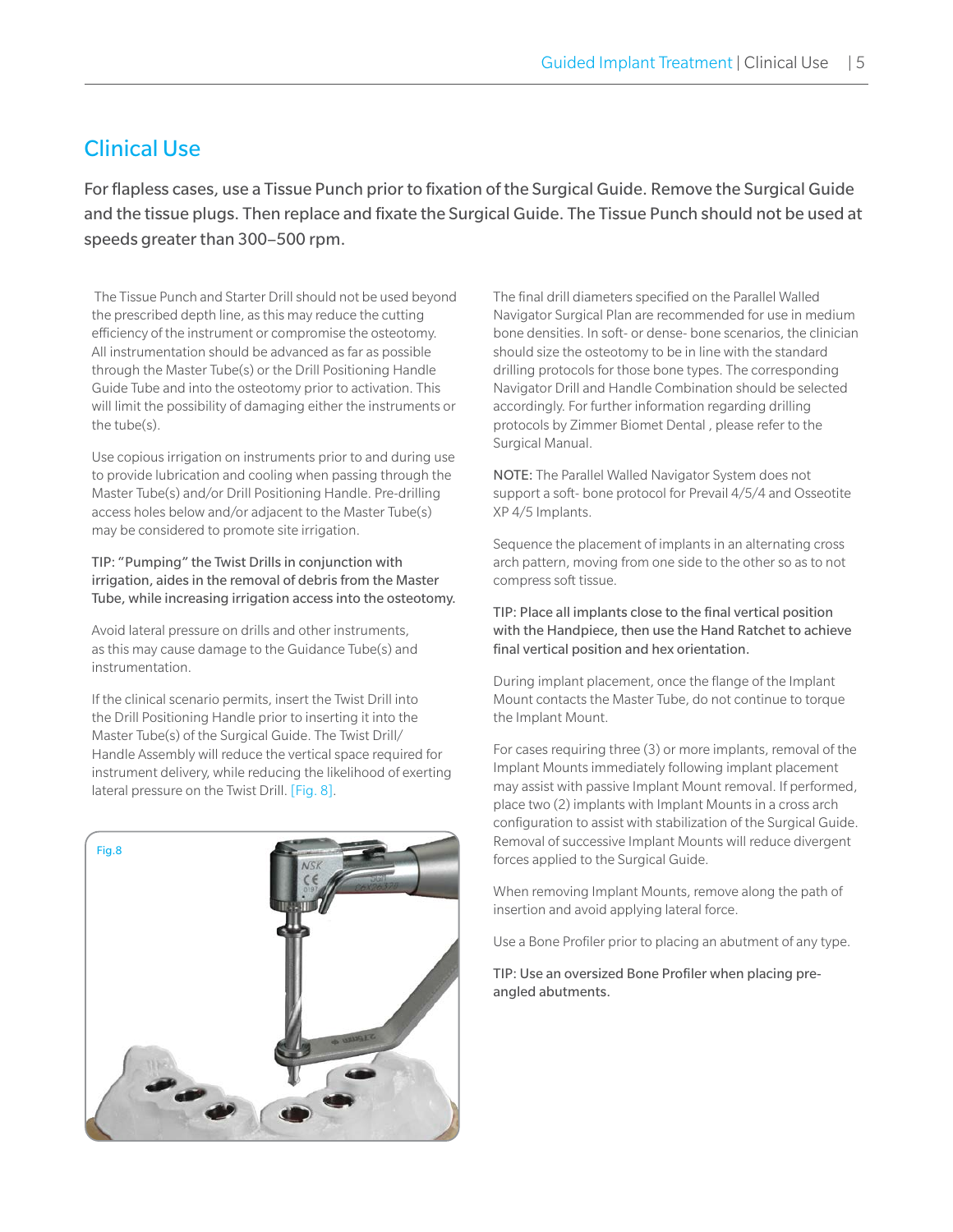

The screw held within the Implant and Analog Mounts is available in four (4) different lengths to accommodate the four (4) vertical positions that a Navigator Master Tube can be placed. If disassembling the screw from the Implant or Analog Mount, ensure reassembly of the correct screw length with the appropriate mount body [Fig. 9].

During kit sterilization, allow for completion of a full dry cycle.

- Ensure that water does not pool into components that hold water (ie. MDR10).
- Take care to remove any blood or debris prior to sterilization.

All Navigator Instruments are reusable with required replacement of the Starter Drill and Twist Drill after ten (10) osteotomy preparations. Replacement of Tissue Punches, Implant Mounts, Bone Profilers and Bone Taps is recommended after 15 implant site uses.

- Due to the close interaction of the Navigator Instrumentation with the Master Tube and Drill Guidance Tube, instrumentation wear may be accelerated as compared to non-guided drills and components.
- Wear is also dependent on additional factors, including sterilization and bone densities.

Drill Positioning Handle replacement is recommended at the time of Twist Drill replacement to ensure optimal instrumentation performance, but should be used for no more than 15 osteotomy preparations.

Inspect all instruments under magnification ( $\geq$  3x) for wear or damage prior to and following surgery. In the case of wear or damage, component replacement is necessary.

In the case that increased resistance is detected between instruments during surgery, discontinue use and inspect the components for wear or damage.

Do not use non-Parallel Walled Navigator Drills or Components with Navigator Surgical Guides as all instrumentation is designed specifically to work with the Navigator Master Tubes to maximize accuracy of preparation and placement of Zimmer Biomet Dental Implants.

Navigator Master Tubes (the Surgical Guide) should not be used for guidance when drilling into a stone or acrylic model, as this may damage the Master Tubes [Fig. 10].



Do not use the Navigator Drills on anything other than bone.